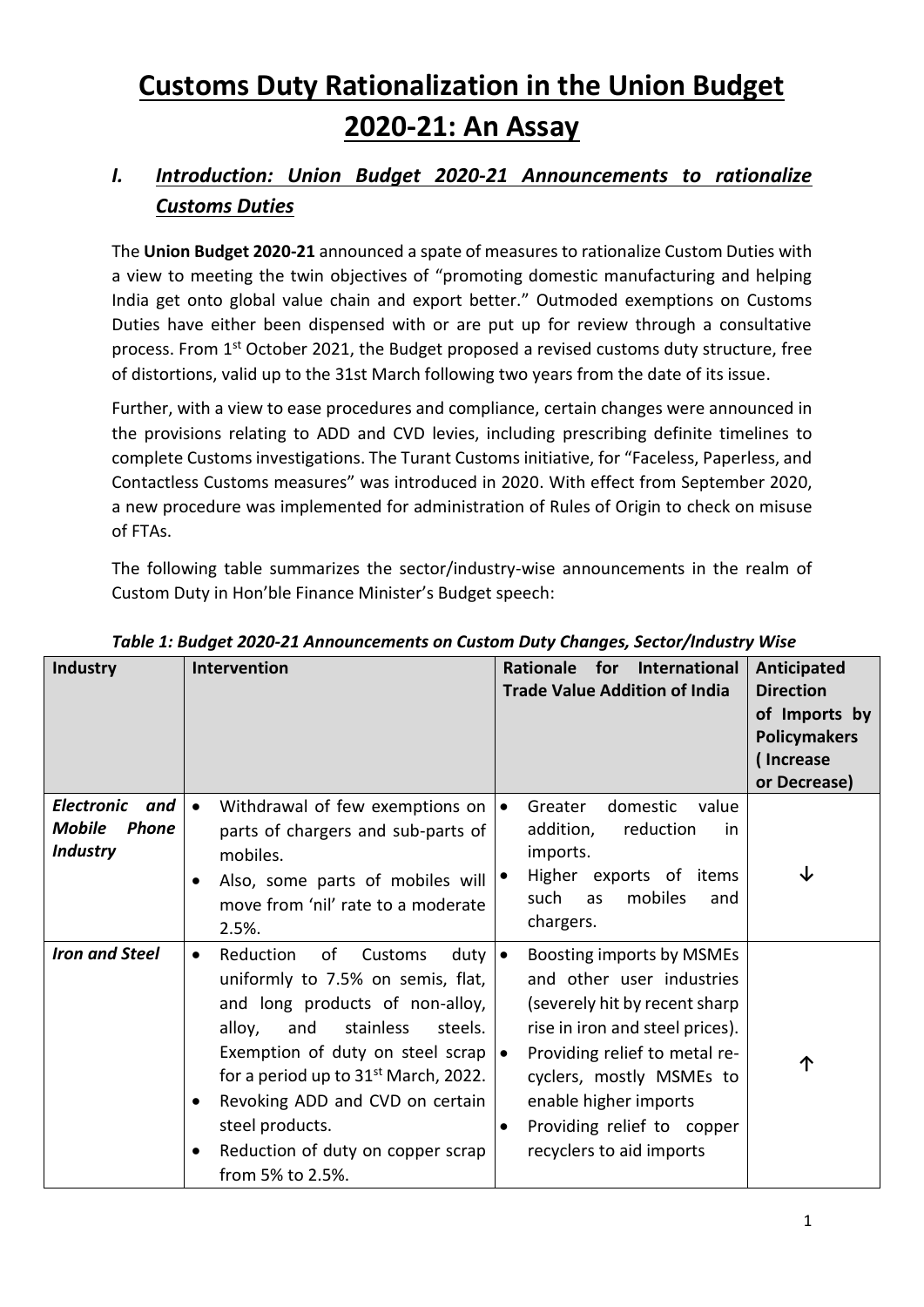| <b>Textile</b>                                       | Rationalization of duties on raw<br>$\bullet$<br>material<br>inputs<br>to<br>manmade<br>textiles: bringing nylon chain on par<br>with polyester and other man-<br>made fibers.<br>Uniformly reduction of the BCD<br>rates on caprolactam, nylon chips<br>and nylon fiber & yarn to 5%. | The Textiles Sector is labour<br>$\bullet$<br>intensive<br>and<br>second<br>employment<br>largest<br>sector<br>after<br>generating<br>agriculture, and contributes<br>significantly<br>the<br>to<br>economy.<br>Reducing duty on imports of<br>raw material will help the<br>textile industry, MSMEs,<br>and exports.                                                                                                                                                                    |                                               |
|------------------------------------------------------|----------------------------------------------------------------------------------------------------------------------------------------------------------------------------------------------------------------------------------------------------------------------------------------|------------------------------------------------------------------------------------------------------------------------------------------------------------------------------------------------------------------------------------------------------------------------------------------------------------------------------------------------------------------------------------------------------------------------------------------------------------------------------------------|-----------------------------------------------|
| <b>Chemicals</b>                                     | Calibration of customs duty rates<br>$\bullet$<br>chemicals<br>to<br>encourage<br>on<br>domestic value addition and to<br>remove inversions.<br>Reduction of customs duty on<br>$\bullet$<br>Naptha<br>to<br>2.5%<br>to<br>correct<br>inversion.                                       | Carbon Black, Bis-phenol A,<br>$\bullet$<br>Epichlorohydrin<br>custom<br>duties<br>increased<br>and<br>custom duty on Naphtha<br>reduced<br>to<br>correct<br>inversion.<br>A duty structure is said to be<br>$\bullet$<br>'inverted' when the import<br>duty on the raw material is<br>higher than the finished<br>products.<br>Inverted<br>duty<br>Indian<br>structure<br>makes<br>manufactured<br>goods<br>uncompetitive<br>against<br>finished product imports in<br>domestic market. | for<br>industries<br>using Naptha<br>as input |
| <b>Gold and Silver</b>                               | Reduction of duty on Gold and<br>silver that were attracting a basic<br>customs duty of 12.5%.                                                                                                                                                                                         | With custom duty raised<br>$\bullet$<br>from 10% in July 2019,<br>prices of precious metals<br>have risen sharply.<br>To bring it closer to previous<br>levels,<br>rationalization<br>in<br>of reduction<br><b>of</b><br>terms<br>custom duty on gold and<br>silver.                                                                                                                                                                                                                     |                                               |
| <b>Renewable</b><br><b>Energy</b>                    | To encourage domestic production,<br>٠<br>custom duty on solar invertors<br>raised from 5% to 20%, and on solar<br>lanterns from 5% to 15%.                                                                                                                                            | With huge potential for<br>solar energy in India, to step<br>up domestic capacity, a<br>phased manufacturing plan<br>for solar cells and solar<br>panels shall be notified.<br>Encouragement of "Make in<br>India" for NRE sector                                                                                                                                                                                                                                                        | J                                             |
| Capital<br><b>Equipment</b> and<br><b>Auto Parts</b> | · Withdrawal of exemptions (zero<br>duty) on tunnel boring machine that                                                                                                                                                                                                                | • To capitalize on the immense<br>potential in<br>manufacturing<br>heavy<br>capital<br>equipment                                                                                                                                                                                                                                                                                                                                                                                         |                                               |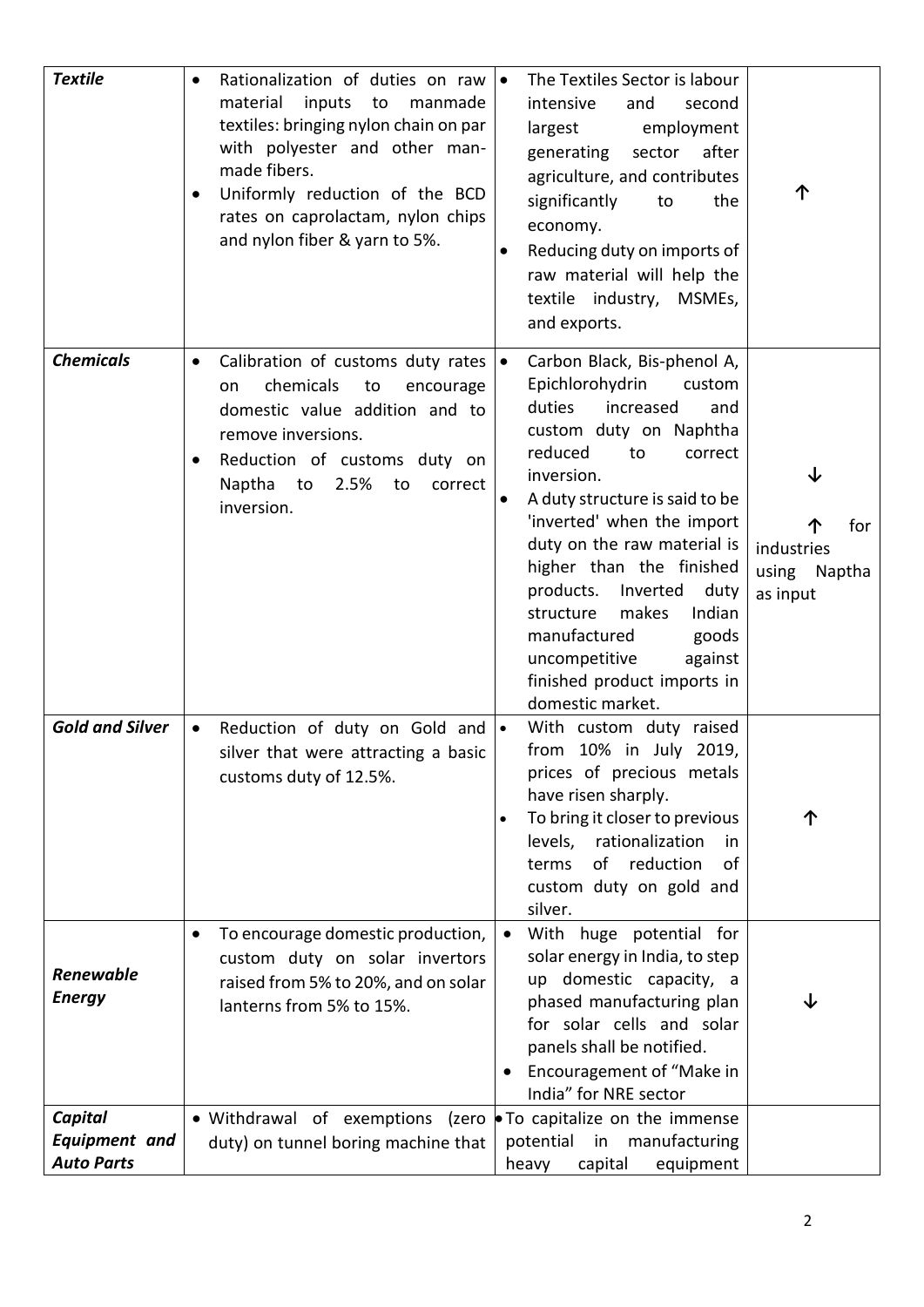|                      | will now attract a customs duty of                                                                                                                                                                                                                                                                                                                                                                                                                                                                                                                                                   | domestically, duty rates on                                                                                                                                                                                        | ↓                                                                                                       |
|----------------------|--------------------------------------------------------------------------------------------------------------------------------------------------------------------------------------------------------------------------------------------------------------------------------------------------------------------------------------------------------------------------------------------------------------------------------------------------------------------------------------------------------------------------------------------------------------------------------------|--------------------------------------------------------------------------------------------------------------------------------------------------------------------------------------------------------------------|---------------------------------------------------------------------------------------------------------|
|                      | 7.5%; and its parts a duty of 2.5%.                                                                                                                                                                                                                                                                                                                                                                                                                                                                                                                                                  | certain<br>items<br>immediately                                                                                                                                                                                    |                                                                                                         |
|                      | • Customs duty raised on certain auto                                                                                                                                                                                                                                                                                                                                                                                                                                                                                                                                                | increased.                                                                                                                                                                                                         |                                                                                                         |
|                      | parts to 15%.                                                                                                                                                                                                                                                                                                                                                                                                                                                                                                                                                                        |                                                                                                                                                                                                                    |                                                                                                         |
| <b>MSME Products</b> | • Increase in duty from 10% to 15% on<br>steel screws and plastic builder<br>wares.<br>• On prawn feed, duty increased from<br>5% to 15%.<br>· Rationalization of exemption on<br>import of duty-free items as an<br>incentive to exporters of garments,<br>leather, and handicraft items to<br>boost domestic production<br>by<br>MSMEs.<br>• Withdrawal of exemption on imports<br>of certain kind of leathers as they are<br>domestically produced in good<br>quantity and quality, mostly by<br>MSMEs.<br>· Customs duty raised on finished<br>synthetic gem stones to encourage | benefit<br>Changes<br>to<br>MSMEs.<br>Encouraging "Make in<br>India" by MSMEs                                                                                                                                      | for<br>items<br>certain<br>οf<br>garment,<br>leather,<br>handicrafts<br>where<br>exemptions<br>continue |
|                      | domestic processing.                                                                                                                                                                                                                                                                                                                                                                                                                                                                                                                                                                 |                                                                                                                                                                                                                    |                                                                                                         |
| <b>Agriculture</b>   | • Customs duty increased on cotton                                                                                                                                                                                                                                                                                                                                                                                                                                                                                                                                                   | . To benefit cotton and silk                                                                                                                                                                                       |                                                                                                         |
| <b>Products</b>      | from nil to 10% and on raw silk and<br>silk yarn from 10% to 15%.<br>• Withdrawal<br>of<br>end-use<br>based<br>concession on denatured ethyl -<br>alcohol.<br>• Rates are being uniformly calibrated<br>to 15% on items like maize bran, rice<br>bran oil cake, and animal feed<br>additives.<br>• Agriculture<br>Infrastructure<br>and<br>Development Cess (AIDC) proposed<br>on a small number of items.<br>However, while applying this cess,<br>care to be taken not to put additional<br>burden on consumers on most items.                                                     | farmers and shield against<br>imports<br>• AIDC proposed to improve<br>agricultural<br>infrastructure<br>immediately for processing<br>agricultural output efficiently<br>and enhanced remuneration<br>to farmers. | ◡                                                                                                       |

*Source: Union Budget 2020-21 Speech* 

The specific details on Table 1 are indicated in **Annexure-A** and **Annexure-B**.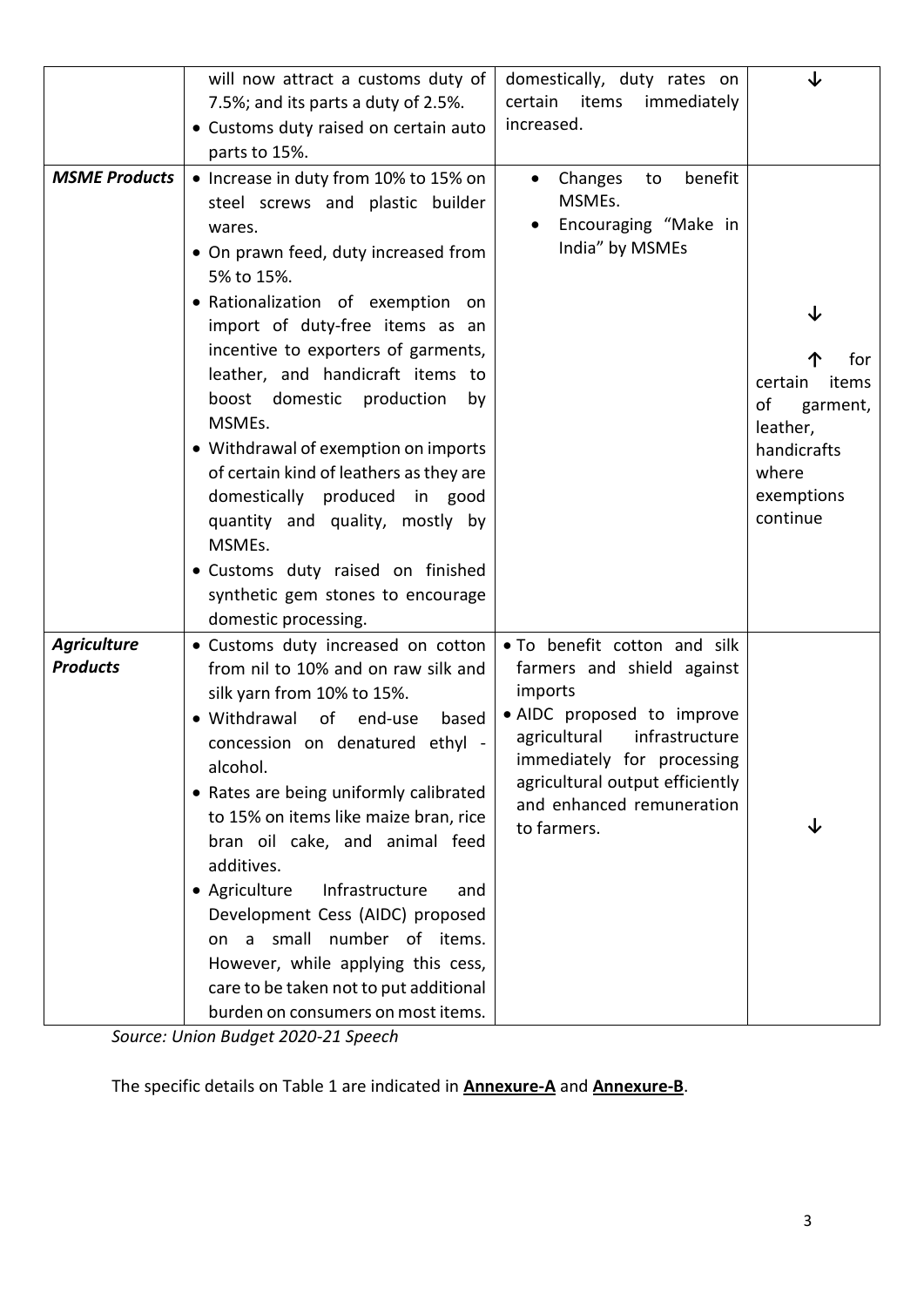# *II. Sectoral Analysis of Budgetary Measures with Trade Indicators*

The Union Budget 2020-21 announced a slew of measures to rationalise customs duties across sectors like Mobile Phones parts, Iron and Steel, Textiles, Chemicals, precious metals like Gold and Silver, Renewable Energy , Capital Equipment and Auto Parts, MSME products and agricultural products. In this section, we examine the international trade patterns of some of these commodity groups, whether India is a net importer or exporter of these commodities, whether the import appetite of India with respect to the world is better for these product categories and try to understand the rationale behind the budgetary interventions on duties. The following commodity groups in Table 2 are the categories of merchandise whose imports and exports from India are analysed in tables 3,4,5 and 6:

| <b>Commodity</b> |                                                                                                                                                                                                                                                                        |
|------------------|------------------------------------------------------------------------------------------------------------------------------------------------------------------------------------------------------------------------------------------------------------------------|
| Code             | <b>Commodity Description</b>                                                                                                                                                                                                                                           |
| $HS-28$          | Inorganic chemicals; organic and inorganic compounds of precious metals; of rare<br>earth metals, of radio-active elements and of isotopes                                                                                                                             |
| $HS-29$          | Organic chemicals                                                                                                                                                                                                                                                      |
| <b>HS-38</b>     | Chemical products n.e.c.                                                                                                                                                                                                                                               |
| HS-7106          | Silver (including silver plated with gold or platinum); unwrought or in semi-<br>manufactured forms, or in powder form                                                                                                                                                 |
| HS-7108          | Gold (including gold plated with platinum) unwrought or in semi-manufactured<br>forms, or in powder form                                                                                                                                                               |
| <b>HS-72</b>     | Iron and steel                                                                                                                                                                                                                                                         |
| $HS-73$          | Iron or steel articles                                                                                                                                                                                                                                                 |
| <b>HS-85</b>     | Electrical machinery and equipment and parts thereof; sound recorders and<br>reproducers; television image and sound recorders and reproducers, parts and<br>accessories of such articles                                                                              |
| HS-8517          | Telephone sets, including telephones for cellular networks or for other wireless<br>networks; other apparatus for the transmission or reception of voice, images or<br>other data (including wired/wireless networks), excluding items of 8443, 8525,<br>8527, or 8528 |
| <b>HS-86</b>     | Railway, tramway locomotives, rolling-stock and parts thereof; railway or<br>tramway track fixtures and fittings and parts thereof; mechanical (including<br>electro-mechanical) traffic signalling equipment of all kinds                                             |

*Table 2: Budget 2020-21 Announcements on Custom Duty Changes on Merchandise (with ITC-HS Code and Description)*

| Table 3: Export Value (in billion US\$) of Product Categories from 2015-2019 with Customs |  |
|-------------------------------------------------------------------------------------------|--|
| <b>Intervention in Budget 2020-21</b>                                                     |  |

| <b>Commodity Code</b> | 2015  | 2016  | 2017  | 2018  | 2019  |
|-----------------------|-------|-------|-------|-------|-------|
| <b>HS-28</b>          | 1.25  | 1.24  | 1.62  | 2.03  | 1.82  |
| <b>HS-29</b>          | 11.30 | 11.25 | 13.56 | 17.78 | 18.25 |
| <b>HS-38</b>          | 3.03  | 3.15  | 3.71  | 4.42  | 5.14  |
| HS-7106               | 0.00  | 0.01  | 0.01  | 0.01  | 0.01  |
| HS-7108               | 5.31  | 4.34  | 2.27  | 0.00  | 0.10  |
| <b>HS-72</b>          | 6.31  | 6.44  | 11.71 | 9.95  | 9.77  |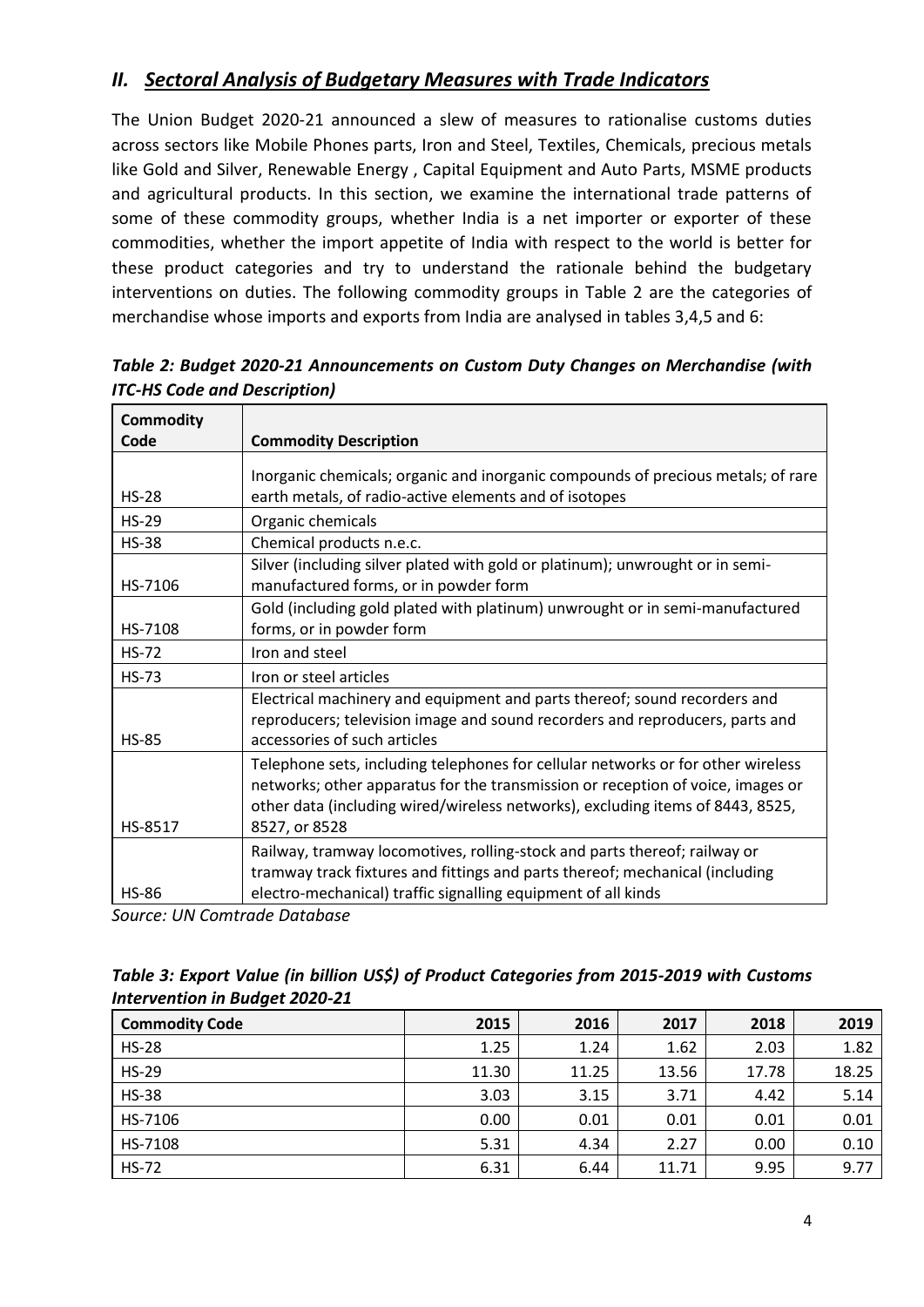| <b>HS-73</b>                                | 6.51   | 5.82   | 6.65   | 7.09   | 7.25   |
|---------------------------------------------|--------|--------|--------|--------|--------|
| <b>HS-85</b>                                | 7.94   | 8.22   | 8.79   | 11.84  | 14.94  |
| HS-8517                                     | 0.79   | 0.99   | 1.04   | 2.04   | 4.29   |
| <b>HS-86</b>                                | 0.08   | 0.18   | 0.30   | 0.51   | 0.35   |
| <b>Total Export Value of India to World</b> | 264.38 | 260.33 | 294.36 | 322.49 | 323.25 |

*Source: UN Comtrade Database*

|  |                                       |  |  | Table 4: Export Share (in %) of Product Categories from 2015-2019 with Customs |  |  |
|--|---------------------------------------|--|--|--------------------------------------------------------------------------------|--|--|
|  | <b>Intervention in Budget 2020-21</b> |  |  |                                                                                |  |  |

|                  |      |      |      |      |      | Commodity's |
|------------------|------|------|------|------|------|-------------|
|                  |      |      |      |      |      | Average     |
| <b>Commodity</b> |      |      |      |      |      | share in    |
| Code             | 2015 | 2016 | 2017 | 2018 | 2019 | Exports (%) |
| $HS-28$          | 0.47 | 0.48 | 0.55 | 0.63 | 0.56 | 0.54        |
| $HS-29$          | 4.27 | 4.32 | 4.61 | 5.51 | 5.64 | 4.87        |
| $HS-38$          | 1.15 | 1.21 | 1.26 | 1.37 | 1.59 | 1.32        |
| HS-7106          | 0.00 | 0.00 | 0.00 | 0.00 | 0.00 | 0.00        |
| HS-7108          | 2.01 | 1.67 | 0.77 | 0.00 | 0.03 | 0.90        |
| $HS-72$          | 2.39 | 2.47 | 3.98 | 3.09 | 3.02 | 2.99        |
| <b>HS-73</b>     | 2.46 | 2.24 | 2.26 | 2.20 | 2.24 | 2.28        |
| <b>HS-85</b>     | 3.00 | 3.16 | 2.99 | 3.67 | 4.62 | 3.49        |
| HS-8517          | 0.30 | 0.38 | 0.35 | 0.63 | 1.33 | 0.60        |
| <b>HS-86</b>     | 0.03 | 0.07 | 0.10 | 0.16 | 0.11 | 0.09        |

*Source: UN Comtrade Database*

| Table 5: Import Value (in billion US\$) of Product Categories from 2015-2019 with Customs |  |
|-------------------------------------------------------------------------------------------|--|
| <b>Intervention in Budget 2020-21</b>                                                     |  |

| <b>Commodity Code</b>     | 2015   | 2016   | 2017   | 2018   | 2019   |
|---------------------------|--------|--------|--------|--------|--------|
| <b>HS-28</b>              | 5.07   | 4.82   | 5.59   | 7.27   | 6.81   |
| $HS-29$                   | 15.92  | 14.77  | 17.97  | 22.59  | 20.53  |
| <b>HS-38</b>              | 4.03   | 4.41   | 5.23   | 5.94   | 5.77   |
| HS-7106                   | 4.26   | 1.83   | 2.99   | 3.85   | 2.94   |
| HS-7108                   | 35.00  | 22.94  | 36.15  | 31.76  | 31.18  |
| <b>HS-72</b>              | 11.71  | 8.71   | 9.96   | 12.00  | 11.80  |
| <b>HS-73</b>              | 3.75   | 3.52   | 3.74   | 4.99   | 5.02   |
| <b>HS-85</b>              | 35.93  | 37.01  | 46.85  | 52.45  | 50.85  |
| HS-8517                   | 15.81  | 14.73  | 20.61  | 18.72  | 13.52  |
| <b>HS-86</b>              | 0.47   | 0.42   | 0.39   | 0.65   | 0.52   |
| <b>Total Import Value</b> |        |        |        |        |        |
| of India to the           |        |        |        |        |        |
| World                     | 390.74 | 356.70 | 444.05 | 507.62 | 478.88 |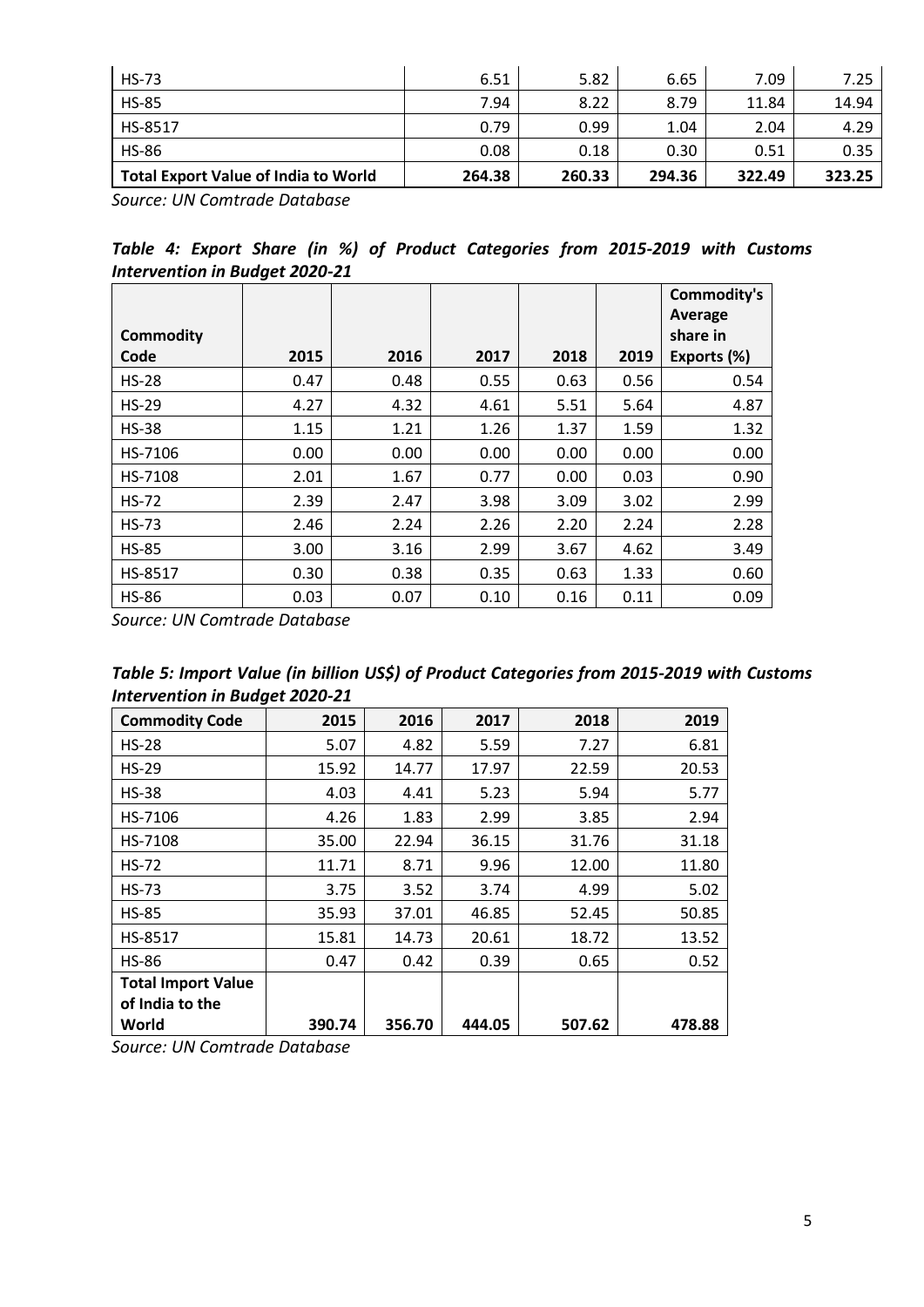*Table 6: Import Share (in %) of Product Categories from 2015-2019 with Customs Intervention in Budget 2020-21*

|                       |      |       |       |       |       | Commodity's                     |
|-----------------------|------|-------|-------|-------|-------|---------------------------------|
| <b>Commodity Code</b> | 2015 | 2016  | 2017  | 2018  | 2019  | Average share in<br>Imports (%) |
| $HS-28$               | 1.30 | 1.35  | 1.26  | 1.43  | 1.42  | 1.35                            |
| $HS-29$               | 4.07 | 4.14  | 4.05  | 4.45  | 4.29  | 4.20                            |
| <b>HS-38</b>          | 1.03 | 1.24  | 1.18  | 1.17  | 1.21  | 1.16                            |
| HS-7106               | 1.09 | 0.51  | 0.67  | 0.76  | 0.61  | 0.73                            |
| HS-7108               | 8.96 | 6.43  | 8.14  | 6.26  | 6.51  | 7.26                            |
| <b>HS-72</b>          | 3.00 | 2.44  | 2.24  | 2.36  | 2.46  | 2.50                            |
| <b>HS-73</b>          | 0.96 | 0.99  | 0.84  | 0.98  | 1.05  | 0.96                            |
| <b>HS-85</b>          | 9.19 | 10.37 | 10.55 | 10.33 | 10.62 | 10.21                           |
| HS-8517               | 4.05 | 4.13  | 4.64  | 3.69  | 2.82  | 3.87                            |
| <b>HS-86</b>          | 0.12 | 0.12  | 0.09  | 0.13  | 0.11  | 0.11                            |

*Source: UN Comtrade Database*

India being a net importer of all the above categories of merchandise (see table 7) , it would be prudent to analyse if these products/sectors, have a relative importance, in terms of value, in India's imports (relative to the importance in world imports), and which enjoy a similar relative importance in India's exports. The first is known as Revealed Comparative Import Inclination (RCII) and the latter Revealed Comparative Advantage (RCA). RCA index for a commodity (or commodity group) exported from India is higher than 1 if its importance is more in India's exports than in world exports, and vice versa. Similarly, RCII index for India's imports for a commodity (or commodity group) imported to India is higher than 1 if its importance is more in India's imports than in world imports, and vice versa. **Annexure-C** gives the detailed formulae of the trade indicators used in this analysis.

| Table 7: India's Total Export and Import Value of Commodities to the World from 2015 to |  |
|-----------------------------------------------------------------------------------------|--|
| 2019                                                                                    |  |

| <b>Commodity</b> |                                                  | <b>Total</b><br><b>Export</b><br>Value (Bn<br>US \$),2015- | <b>Total</b><br>Import<br>Value (Bn<br>US \$), |              |
|------------------|--------------------------------------------------|------------------------------------------------------------|------------------------------------------------|--------------|
| Code             | <b>Commodity Description</b>                     | 2019                                                       | 2015-2019                                      | Category     |
|                  | Inorganic chemicals; organic and inorganic       |                                                            |                                                |              |
|                  | compounds of precious metals; of rare earth      |                                                            |                                                |              |
| $HS-28$          | metals, of radio-active elements and of isotopes | 7.96                                                       | 29.56                                          | Net Importer |
| $HS-29$          | Organic chemicals                                | 72.13                                                      | 91.77                                          | Net Importer |
| <b>HS-38</b>     | Chemical products n.e.c.                         | 19.45                                                      | 25.38                                          | Net Importer |
|                  | Silver (including silver plated with gold or     |                                                            |                                                |              |
|                  | platinum); unwrought or in semi-manufactured     |                                                            |                                                |              |
| HS-7106          | forms, or in powder form                         | 0.05                                                       | 15.87                                          | Net Importer |
|                  | Gold (including gold plated with platinum)       |                                                            |                                                |              |
|                  | unwrought or in semi-manufactured forms, or      |                                                            |                                                |              |
| HS-7108          | in powder form                                   | 12.02                                                      | 157.03                                         | Net Importer |
| <b>HS-72</b>     | Iron and steel                                   | 44.18                                                      | 54.18                                          | Net Importer |
| <b>HS-73</b>     | Iron or steel articles                           | 33.32                                                      | 21.02                                          | Net Exporter |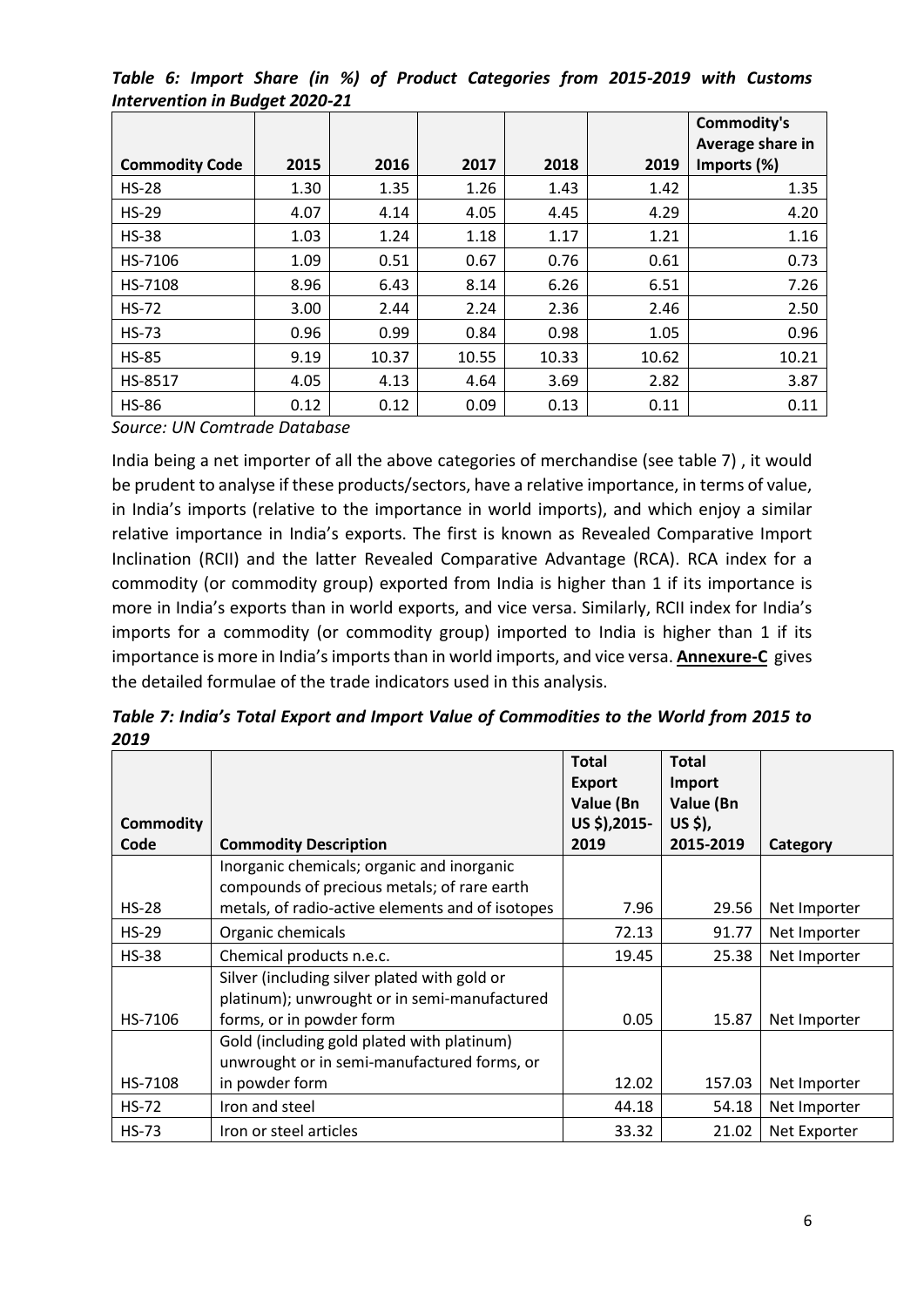|              | Electrical machinery and equipment and parts   |       |        |              |
|--------------|------------------------------------------------|-------|--------|--------------|
|              | thereof; sound recorders and reproducers;      |       |        |              |
|              | television image and sound recorders and       |       |        |              |
|              | reproducers, parts and accessories of such     |       |        |              |
| <b>HS-85</b> | articles                                       | 51.73 | 223.07 | Net Importer |
|              | Telephone sets, including telephones for       |       |        |              |
|              | cellular networks or for other wireless        |       |        |              |
|              | networks; other apparatus for the transmission |       |        |              |
|              | or reception of voice, images or other data    |       |        |              |
|              | (including wired/wireless networks), excluding |       |        |              |
| HS-8517      | items of 8443, 8525, 8527, or 8528             | 9.15  | 83.39  | Net Importer |
|              | Railway, tramway locomotives, rolling-stock    |       |        |              |
|              | and parts thereof; railway or tramway track    |       |        |              |
|              | fixtures and fittings and parts thereof;       |       |        |              |
|              | mechanical (including electro-mechanical)      |       |        |              |
| <b>HS-86</b> | traffic signalling equipment of all kinds      | 1.43  | 2.45   | Net Importer |

Hence, those sectors where customs intervention have been announced – an analysis at ITC-HS two-digit code level is done. If both RCA and RCII for India > 1 for such sectors, then it means India's exports and imports of that sector are to an extent more than overall world trends warrant. Hence these are the sectors which are expected to see substantial imports as well as exports for India. Tables 8 and 9 shows values of RCA and RCII for the relevant commodity codes for Indian exports and imports respectively for 2015 to 2019.

| <b>Commodity</b><br>Code (ITC-HS |        |        |        |        |        |
|----------------------------------|--------|--------|--------|--------|--------|
| Chapter)                         | 2015   | 2016   | 2017   | 2018   | 2019   |
| <b>HS-28</b>                     | 0.7268 | 0.8036 | 0.8751 | 0.9988 | 0.9165 |
| $HS-29$                          | 1.8685 | 2.0232 | 2.1130 | 2.4887 | 2.6259 |
| <b>HS-38</b>                     | 1.0887 | 1.1301 | 1.0877 | 1.2198 | 1.4275 |
| $HS-71$                          | 3.3668 | 3.5445 | 3.5689 | 3.4503 | 3.1741 |
| $HS-72$                          | 1.2590 | 1.3754 | 1.9762 | 1.5093 | 1.6190 |
| $HS-73$                          | 1.4369 | 1.3849 | 1.3943 | 1.3175 | 1.3735 |
| <b>HS-85</b>                     | 0.2071 | 0.2009 | 0.1993 | 0.2569 | 0.3126 |
| <b>HS-86</b>                     | 0.1366 | 0.3436 | 0.4691 | 0.7216 | 0.5290 |

*Table 8: RCA of Products for India with Customs Intervention in Budget 2020-21*

*Source: UN Comtrade Database*

*Table 9: RCII for Targeted Products for India with Customs Intervention in Budget 2020-21*

| <b>Commodity</b><br>Code (ITC-HS |        |        |        |        |        |
|----------------------------------|--------|--------|--------|--------|--------|
| Chapter)                         | 2015   | 2016   | 2017   | 2018   | 2019   |
| $HS-28$                          | 1.7941 | 1.9961 | 1.8764 | 2.0097 | 2.0344 |
| $HS-29$                          | 1.6165 | 1.7263 | 1.6511 | 1.8295 | 1.7577 |
| <b>HS-38</b>                     | 0.9995 | 1.1163 | 1.1115 | 1.0819 | 1.0466 |
| $HS-71$                          | 4.1074 | 3.2464 | 4.6986 | 3.9514 | 3.4455 |
| $HS-72$                          | 1.5208 | 1.3066 | 1.1244 | 1.1047 | 1.2030 |
| $HS-73$                          | 0.5854 | 0.6045 | 0.5551 | 0.6187 | 0.6471 |
| <b>HS-85</b>                     | 0.6082 | 0.6688 | 0.6837 | 0.6600 | 0.6699 |
| <b>HS-86</b>                     | 0.7423 | 0.7147 | 0.6039 | 0.9022 | 0.6447 |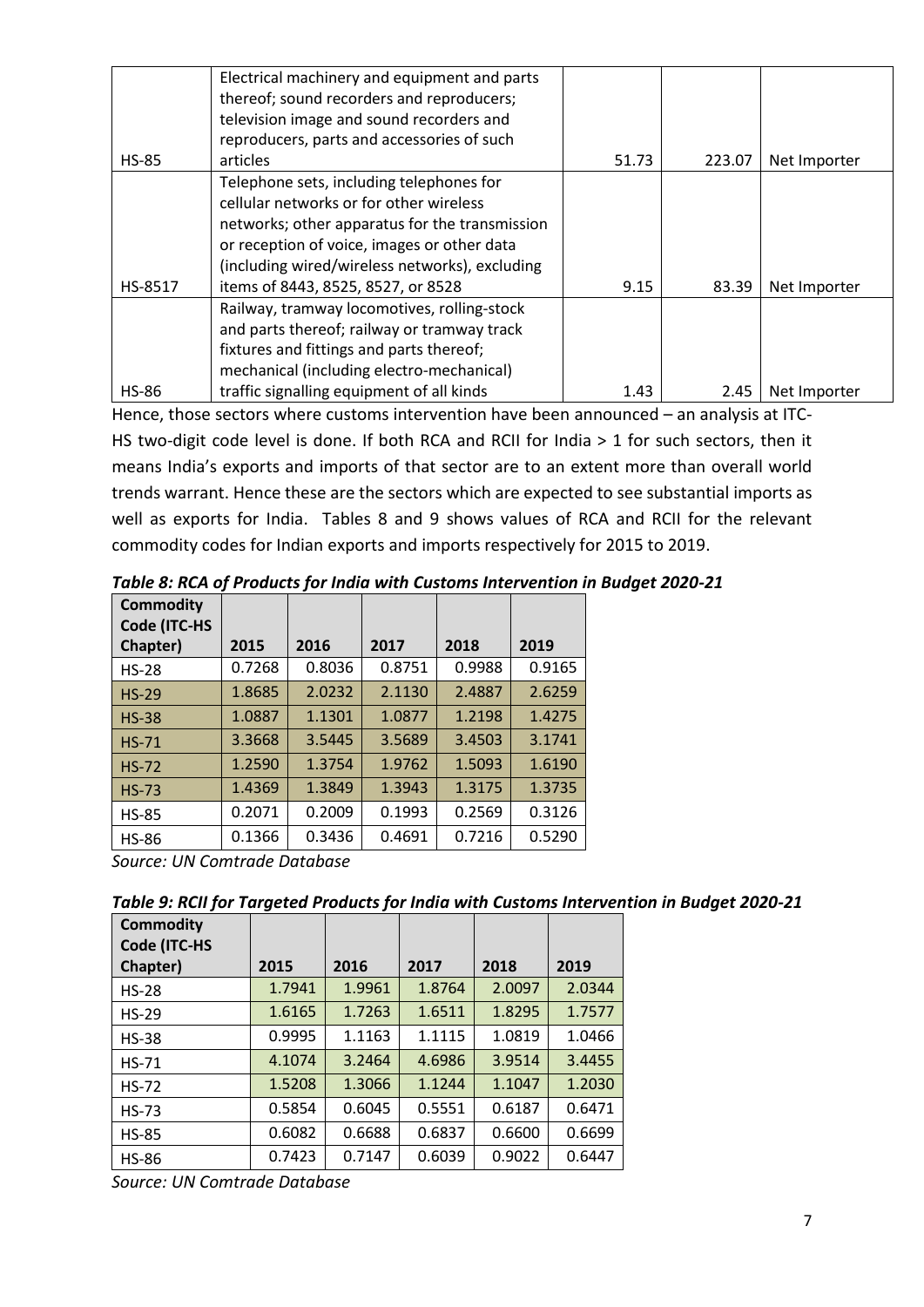RCII is exceeding 1 for ITC-HS chapters 28,29, 71 and 72 (refer table 8).From table, it is seen that RCA >1 for ITC HS Codes 29,28,71, 72 and 73, implying these sectors indicate greater export promise for India vis-à-vis the world. These ITC-HS chapters are

### 29: Organic Chemicals

- 28: Inorganic chemicals, precious metal compound, isotopes
- 71: Pearls, precious stones, metals, coins, etc
- 72: Iron and steel
- 73: Articles of iron or steel

Thus to boost these sectoral exports, it may require reducing customs duties on imports of these products or raw materials that add into the manufacture of these products with higher export potential. This is under the assumption that these commodities once imported, with substantial value addition are then exported back with higher price (perhaps with higher degree of sectoral Intra-Industry Trade). The Budget 2020-21 seems to have echoed the above logic by

 Reducing customs duty on Naptha and other chemical (ITC-HS Chapter 28 and 29) inputs to correct inversion which may boost imports of chemicals (used as raw materials) and subsequently exports of finished products.

This may also substitute imports of finished chemical products through "Make in India". Carbon Black, Bis-phenol A, Epichlorohydrin custom duties were increased for higher domestic value addition and more exports. There exists a fair degree of intraindustry trade (refer table 9: Grubel-Lloyd Index above 0.5) for ITC-HS Chapter 29 ("Organic Chemicals) for India and the largest trading countries of the world. Thus, India, may be both importing and exporting organic chemicals and if this is so, there is higher interdependence and trade interrelationship between imports and exports of organic chemicals and a change in customs-duty may have greater elasticity of exports.

 Reducing customs duty on Iron and Steel (ITC-HS Chapters 72 and 73) thus boosting their imports by MSMEs in the wake of sharp rise in iron and steel prices. This policy decision would help align the iron and steel industry with the Hon'ble Prime Minister's clarion call for self-reliant or "Atmanirbhar" Bharat and give a fillip to MSMEs. MSMEs contribute 30% or one-third to India's GDP, about 48% of exports and has high employment potential.

However, export value of Gold and Silver (under ITC-HS Chapter 71) has not picked up in the last few years despite disproportionately higher imports. Reduction of custom duty on gold and silver may boost domestic demand on precious metals' consumption but has bleak potential for boosting value added exports as can be made out from the last five years' trend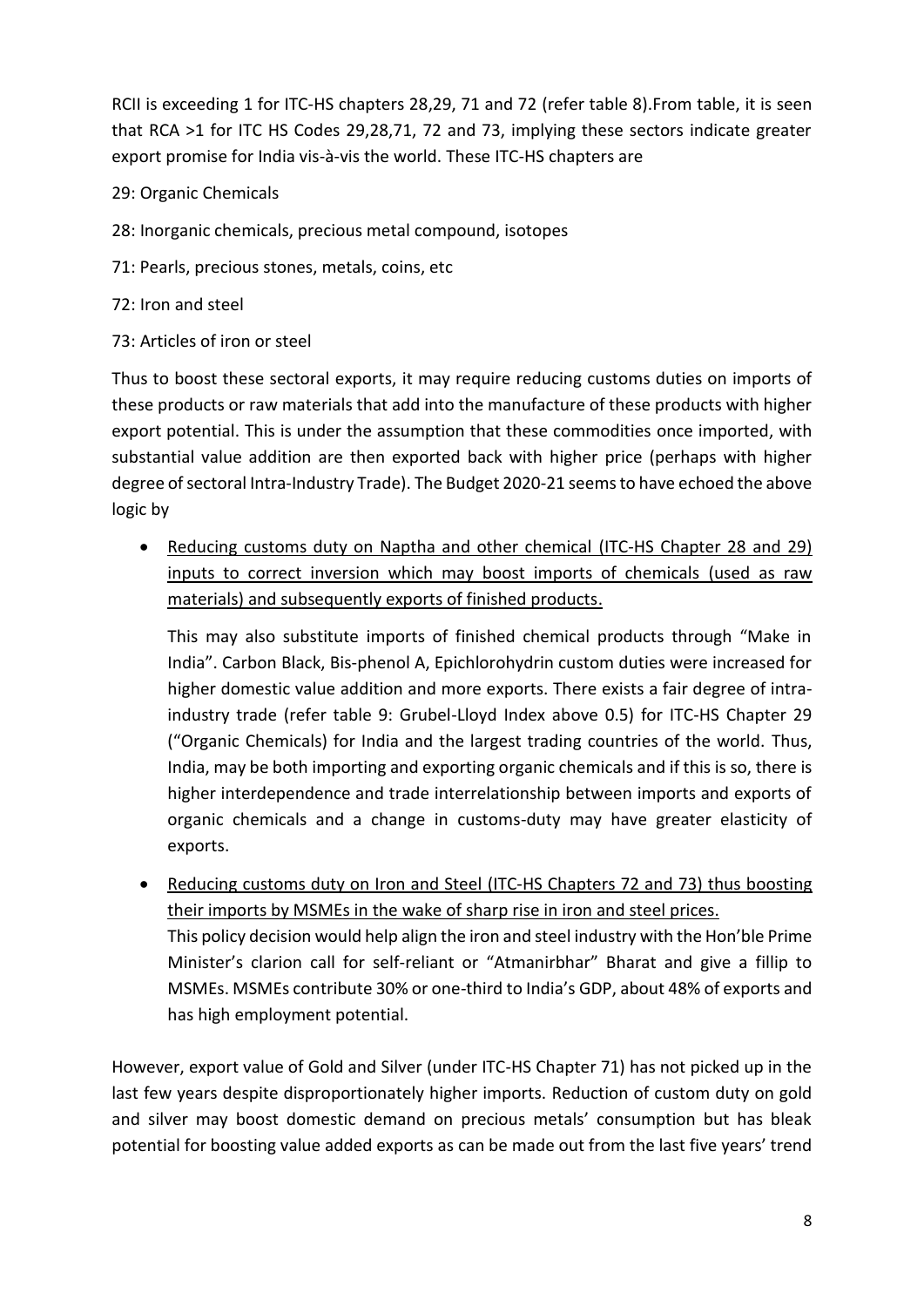(refer to the export and import values in Billion US \$ from years 2015 to 2019, for HS-7106 and HS-7108, in Tables 3 and 5 respectively).

|                  | <b>ITC-HS Chapters</b> |       |       |       |       |
|------------------|------------------------|-------|-------|-------|-------|
| <b>Countries</b> | 28                     | 29    |       | 72    | 73    |
| <b>USA</b>       | 0.453                  | 0.961 | 0.829 | 0.526 | 0.250 |
| China            | 0.233                  | 0.549 | 0.661 | 0.622 | 0.092 |
| Germany          | 0.386                  | 0.745 | 0.858 | 0.699 | 0.835 |

*Table 10: Intra-Industry Trade(IIT) between India and Top Importers in 2019*

*Source: UN Comtrade Database*

Intra-industry trade usually takes place in the countries that have similar social structure and economical. Meanwhile, the key factors that affecting intra-industry trade are product differentiation, human capital intensity and economies of scale (Hu & Ma, 1999). The sources of gains from intra-industry trade between similar economies—namely, the learning that comes from a high degree of specialization and splitting up the value chain and from economies of scale—are not contradictory to the earlier theory of comparative advantage. Instead, they help to broaden the concept. Trade in intermediate goods reinforces the interdependence between countries' resources and factors to make the best possible utilisation of inputs to enhance production and supply value chains.

Table 10 above shows that for the ITC HS Chapters 29,71 and 72 i.e. organic chemicals, gems and jewellery and iron and steel, the IIT value is fairly high (shaded cells in Table 10) indicating high degree of intra-industry trade and potential for more efficient allocation of resources in the supply chain. Thus, it would be interesting to study how tinkering the quantum of imports by India through customs duties' changes in these industries, may lead to interactions with value-added in exports.

The low values of Hirschman Index or Export Concentration Indices from 2015 to 2019 as shown in Table 11 for India shows that India's export basket is not concentrated in a few commodities. The index value is used to determine export market competitiveness. Thus, India, albeit, exposed to lower levels of world trade and global industry concentration risk, does not have a much specialised export basket with "accumulation" in few product types and the Indian export market is fairly competitive. The closer the export market is to a [monopoly](https://www.investopedia.com/terms/m/monopoly.asp) with dominance in one or few products, the higher the market's concentration (and the lower its competition). If there were several entities or firms/exporters competing, each would have low market share, and the HHI would be close to zero, indicating near perfect competition.

| Year | <b>Hirschman</b><br>Index (HI) |
|------|--------------------------------|
| 2015 | 0.1324                         |
| 2016 | 0.1344                         |
| 2017 | 0.1339                         |
| 2018 | 0.1489                         |
| 2019 | 0.1445                         |

*Table 11: Hirshman-Herfindahl Index (HHI) between India and the World from 2015 to 2019*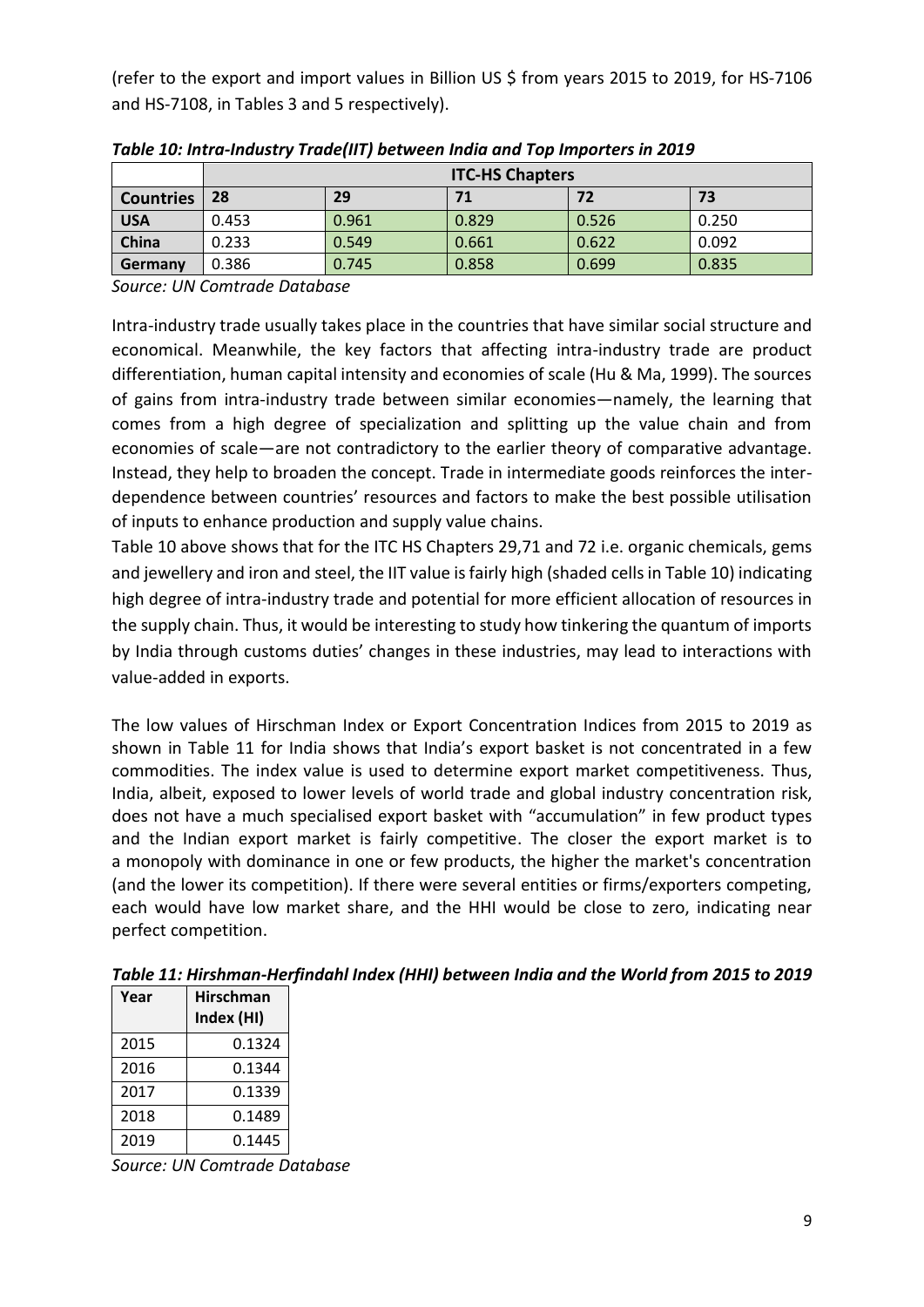## *III. The Way Forward*

The above analysis has been attempted to examine the Budget 2020-21 proposals in the light of few trade indices. With The Trade Complimentary Index (TCI) between Indian and the World in 2019 was 0.39, there is a lot of potential to improve bilateral trade performance between countries through trade agreements and treaties. Only if the exports of one country match well with the imports of the other, and vice versa, and the trade complementarity is high between two countries, it is beneficial to enter into a trade agreement. The Budget 2020- 21 does a prudent job in rationalising the Customs Duties structures, keeping the sectoral needs in cognizance, balancing the objectives of giving boost to the critical MSME sector and boosting export value addition with a thrust on "Atmanirbhar" and "Make in India". The ITC HS Chapters 29,28,71, 72 and 73 with greater export promise for India vis-à-vis the world encompassing Chemicals, Pearls, precious stones, metals, coins and Iron and steel sector have been suitably reviewed in the Budget through changes in import tariff structure. Doing away with unwarranted exemptions on Customs Duties and easing of procedures and compliance as well as the Turant Customs initiative are expected to give a fillip to the much-needed valueadded export trades as well as facilitation for domestic manufacturing and judicious importsubstitution.

\*\*\*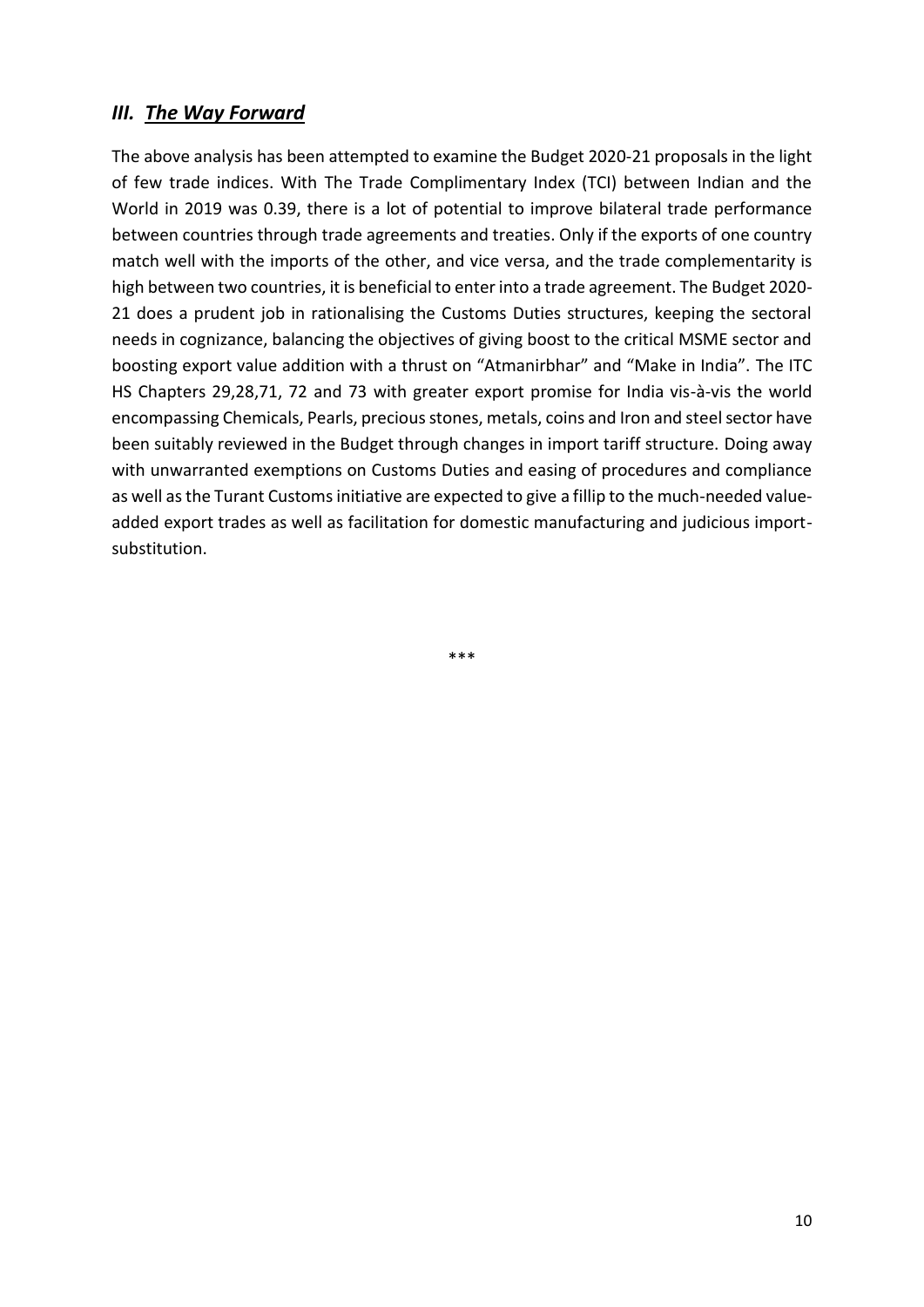#### **Customs duty rate changes**

**1. Changes in basic customs duty for creating level playing field for the benefit of farmer, MSME and other domestic manufacturers [with effect from 02.02.2021]:**

|       |                     |                                     | <b>Rate of Duty</b> |      |  |
|-------|---------------------|-------------------------------------|---------------------|------|--|
| S.No. | Category            | <b>Specific items</b>               | From                | To   |  |
| 1.    | <b>Agricultural</b> | Cotton                              | Nil                 | 5%*  |  |
|       | products and        | Cotton waste                        | Nil                 | 10%  |  |
|       | fishery             | Raw Silk (not thrown) and silk      | 10%                 | 15%  |  |
|       | sector              | yarn /yarn spun from silk waste     |                     |      |  |
|       |                     | ethyl<br>alcohol<br>Denatured       | 2.5%                | 5%   |  |
|       |                     | (ethanol) for manufacture of        |                     |      |  |
|       |                     | excisable goods                     |                     |      |  |
|       |                     | Prawn Feed                          | 5%                  | 15%  |  |
|       |                     | Fish feed in pellet form            | 5%                  | 15%  |  |
|       |                     | Flours, meals and pellets of fish,  | 5%                  | 15%  |  |
|       |                     | crustaceans, molluscs or other      |                     |      |  |
|       |                     | aquatic invertebrates               |                     |      |  |
|       |                     | Maize Bran                          | Nil                 | 15%  |  |
|       |                     | De-oiled rice bran cake             | Nil                 | 15%  |  |
| 2.    | <b>Chemicals</b>    | Carbon Black                        | 5%                  | 7.5% |  |
|       |                     | Bis-phenol A                        | Nil                 | 7.5% |  |
|       |                     | Epichlorohydrin                     | 2.5%                | 7.5% |  |
| 3.    | <b>Plastics</b>     | Builder's ware of plastic, not      | 10%                 | 15%  |  |
|       |                     | elsewhere specified or included     |                     |      |  |
|       |                     | Polycarbonates                      | 5%                  | 7.5% |  |
| 4.    | Leather             | blue<br>Wet<br>chrome<br>tanned     | Nil                 | 10%  |  |
|       |                     | leather, crust leather, finished    |                     |      |  |
|       |                     | leather of all kinds, including     |                     |      |  |
|       |                     | their splits and slides             |                     |      |  |
| 5.    | <b>Gems and</b>     | Cut and Polished Cubic Zirconia     | 7.5%                | 15%  |  |
|       | <b>Jewellery</b>    | Synthetic Cut and Polished          | 7.5%                | 15%  |  |
|       |                     | Stones                              |                     |      |  |
| 6.    | <b>Capital</b>      | <b>Tunnel Boring Machines</b>       | Nil                 | 7.5% |  |
|       | Goods<br>and        | Parts and components for            | Nil                 | 2.5% |  |
|       | <b>Machinery</b>    | manufacture of Tunnel Boring        |                     |      |  |
|       |                     | Machines                            |                     |      |  |
| 7.    | <b>Auto Sector</b>  | Specified auto parts like ignition  | 7.5%/               | 15%  |  |
|       |                     | wiring sets, safety glass, parts of | 10%                 |      |  |
|       |                     | signaling equipment, etc.           |                     |      |  |
| 8.    | <b>Metal</b>        | Screws, Nuts, etc.                  | 10%                 | 15%  |  |
|       | products            |                                     |                     |      |  |
|       |                     |                                     |                     |      |  |

*\* Also, to attract Agriculture Infrastructure and development Cess at the rate of 5%, refer to Part C on page 14*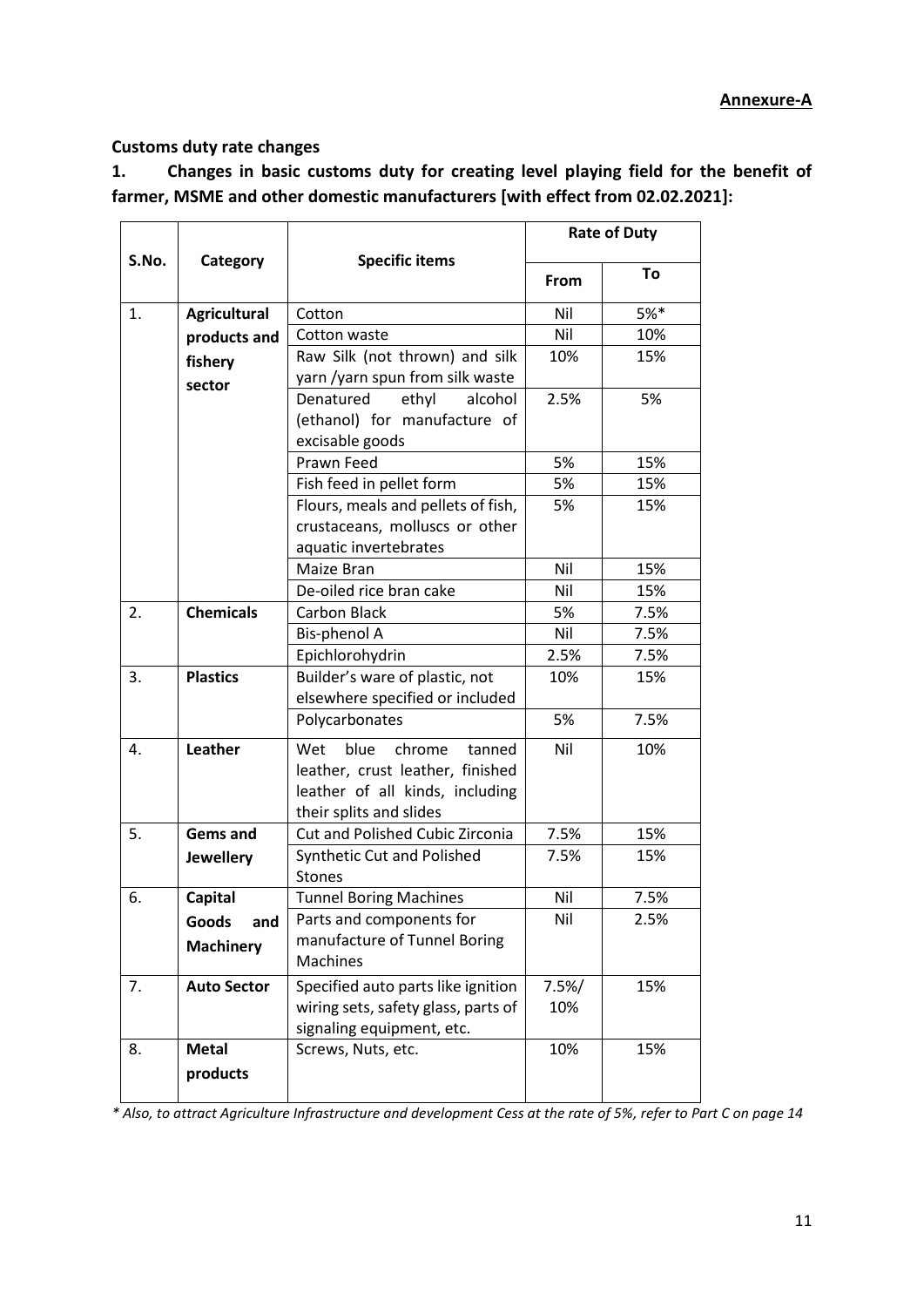# **2. Changes in Customs duty to promote value addition in the Electronics Sector [with effect from 2.2.2021, unless specified otherwise].**

| S.No. | <b>Description</b>                                                                                                                               | From     | Τo                 |
|-------|--------------------------------------------------------------------------------------------------------------------------------------------------|----------|--------------------|
| 1.    | Inputs, parts or sub-parts for manufacture of specified parts of<br>mobile phones, including:                                                    |          |                    |
|       | (1) Printed Circuit Board Assembly (PCBA)                                                                                                        | Nil      | 2.5%               |
|       | (2) Camera module                                                                                                                                | Nil      | 2.5%               |
|       | (3) Connectors                                                                                                                                   | Nil      | 2.5%               |
|       | [To apply with effect from 01.04.2021]                                                                                                           |          |                    |
| 2.    | Printed Circuit Board Assembly [PCBA] and Moulded Plastic, for<br>manufacture of charger or adapter                                              | 10%      | 15%                |
| 3.    | Inputs and parts [other than PCBA and moulded plastic] of<br>mobile charger                                                                      | Nil      | 10%                |
| 4.    | Inputs, Parts and Sub-parts [other than PCBA and Li-ion Cell] for<br>manufacture of Lithium-ion battery and battery pack [w.e.f.]<br>01.04.2021] | Nil      | 2.5%               |
| 5.    | Compressor of Refrigerator/Air Conditioner                                                                                                       | 12.5%    | 15%                |
| 6.    | Specified insulated wires and cables                                                                                                             | 7.5%     | 10%                |
| 7.    | Specific parts of transformer such as Bobbins, brackets, wires,<br>etc.                                                                          | Nil      | Applicable<br>Rate |
| 8.    | Inputs and parts of LED lights or fixtures including LED Lamps                                                                                   |          | 10%                |
| 9.    | Solar Inverters                                                                                                                                  | 5%<br>5% | 20%                |
| 10.   | Solar lanterns or solar lamps                                                                                                                    | 5%       | 15%                |

## **3. Changes in Customs duty raw materials and inputs used by Domestic Manufacturers for reducing cost of inputs and correction of inverted duty structure:**

|               | <b>Inputs/Raw materials</b>                                  |                                                                                      | Rate of duty  |      |
|---------------|--------------------------------------------------------------|--------------------------------------------------------------------------------------|---------------|------|
| <b>S. No.</b> | (for Sector)                                                 | <b>Specific Items</b>                                                                | <b>From</b>   | To   |
| 1.            | <b>Petrochemical industry</b>                                | Naphtha                                                                              | 4%            | 2.5% |
| 2.            | <b>Textile industry</b>                                      | Caprolactam                                                                          | 7.5%          | 5%   |
|               |                                                              | <b>Nylon Chips</b>                                                                   | 7.5%          | 5%   |
|               |                                                              | Nylon fibre and yarn                                                                 | 7.5%          | 5%   |
| 3.            | <b>Non-Ferrous</b><br><b>Ferrous</b><br>and<br><b>Metals</b> | Iron and Steel melting scrap,<br>including stainless steel scrap [upto<br>31.3.2022] | 2.5%          | Nil  |
|               |                                                              | Primary/Semi-finished products of<br>non-alloy steel                                 | 10%           | 7.5% |
|               |                                                              | Flat products of non-alloy and alloy-<br>steel                                       | 10%/<br>12.5% | 7.5% |
|               |                                                              | Long products of non-alloy, stainless<br>and alloy steel                             | 10%           | 7.5% |
|               |                                                              | Raw materials used in manufacture<br>of CRGO Steel                                   | 2.5%          | Nil  |
|               |                                                              | Copper Scrap                                                                         | 5%            | 2.5% |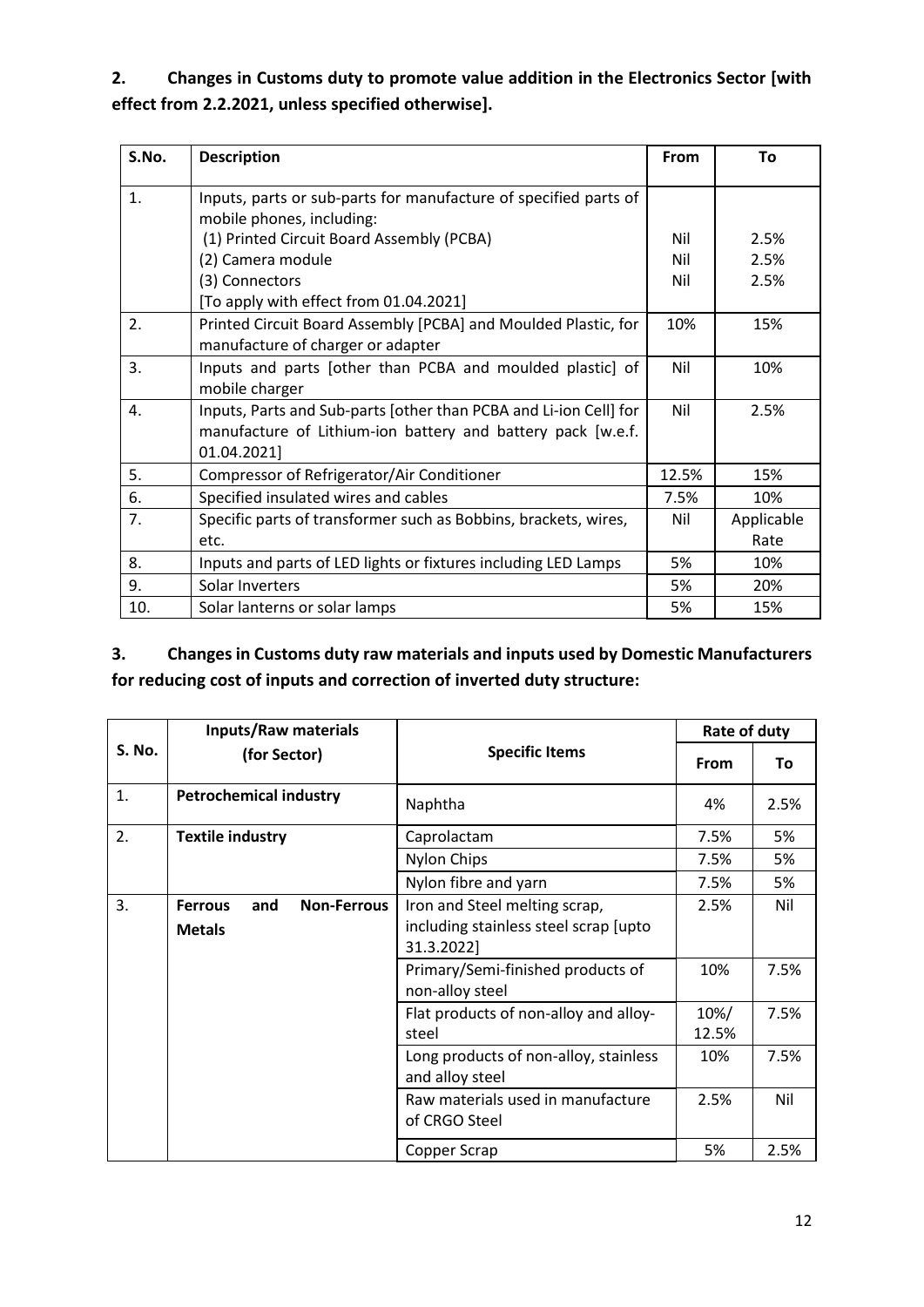| 6. | <b>Aviation Sector</b>  | including<br>Components or parts,<br>engines, for manufacture of aircrafts<br>by Public Sector Units of Ministry of<br>Defence | 2.5%   | Nil      |
|----|-------------------------|--------------------------------------------------------------------------------------------------------------------------------|--------|----------|
| 7. | <b>Precious Metals</b>  | Gold and silver*                                                                                                               | 12.5%  | $7.5%$ * |
|    |                         | Gold dore bar*                                                                                                                 | 11.85% | $6.9%$ * |
|    |                         | Silver dore bar*                                                                                                               | 11%    | 6.1%     |
|    |                         | Platinum, Pallidum, etc.                                                                                                       | 12.5%  | 10%      |
|    |                         | Gold/silver findings                                                                                                           | 20%    | 10%      |
|    |                         | Waste & Scrap of Precious Metals                                                                                               | 12.5%  | 10%      |
|    |                         | Spent Catalyst or ash containing<br>precious metals                                                                            | 11.85% | 9.2%     |
|    |                         | <b>Precious Metal Coins</b>                                                                                                    | 12.5%  | 10%      |
| 8  | <b>Animal Husbandry</b> | Feed additives or pre-mixes                                                                                                    | 20%    | 15%      |

*\* Also, to attract Agriculture Infrastructure and development Cess at the rate of 2.5%, refer to Part C on page 14*

*4.* BCD rates has been reduced on following items with imposition of Agriculture Infrastructure and Development Cess on these so that overall consumer does not bear additional burden on most of the items. The revised rate of basic customs duty on such items shall be as follows:

| <b>Item</b>                                  | Revised basic customs duty<br>rate* |
|----------------------------------------------|-------------------------------------|
| Apple                                        | 15%                                 |
| Alcoholic beverages falling in Chapter 22    | 50%                                 |
| Crude edible oil (Palm, Soyabean, sunflower) | 15%                                 |
| Coal, lignite and peat                       | 1%                                  |
| Specified fertilizers (Urea, MoP, DAP)       | Nil                                 |
| Ammonium nitrate                             | 2.5%                                |
| Peas, kabulichana, Bengal gram, lentils      | 10%                                 |

*\* refer to part C on page 14 for Agriculture Infrastructure and Development Cess rates on these items*

**4.** Consequent to imposition of Agriculture Infrastructure and Development Cess (AIDC) on petrol and diesel, the Basic excise duty (BED) and Special Additional Excise Duty (SAED) rates have been reduced on them so that overall consumer does not bear any additional burden. Consequently, unbranded petrol and diesel will attract basic excise duty of Rs 1.4, and Rs 1.8 per litre respectively. The SAED on unbranded petrol and diesel shall be Rs 11 and Rs 8 per litre respectively. Similar changes have also been made for branded petrol and diesel. Refer to part C for Agriculture Infrastructure and Development Cess rates on these items.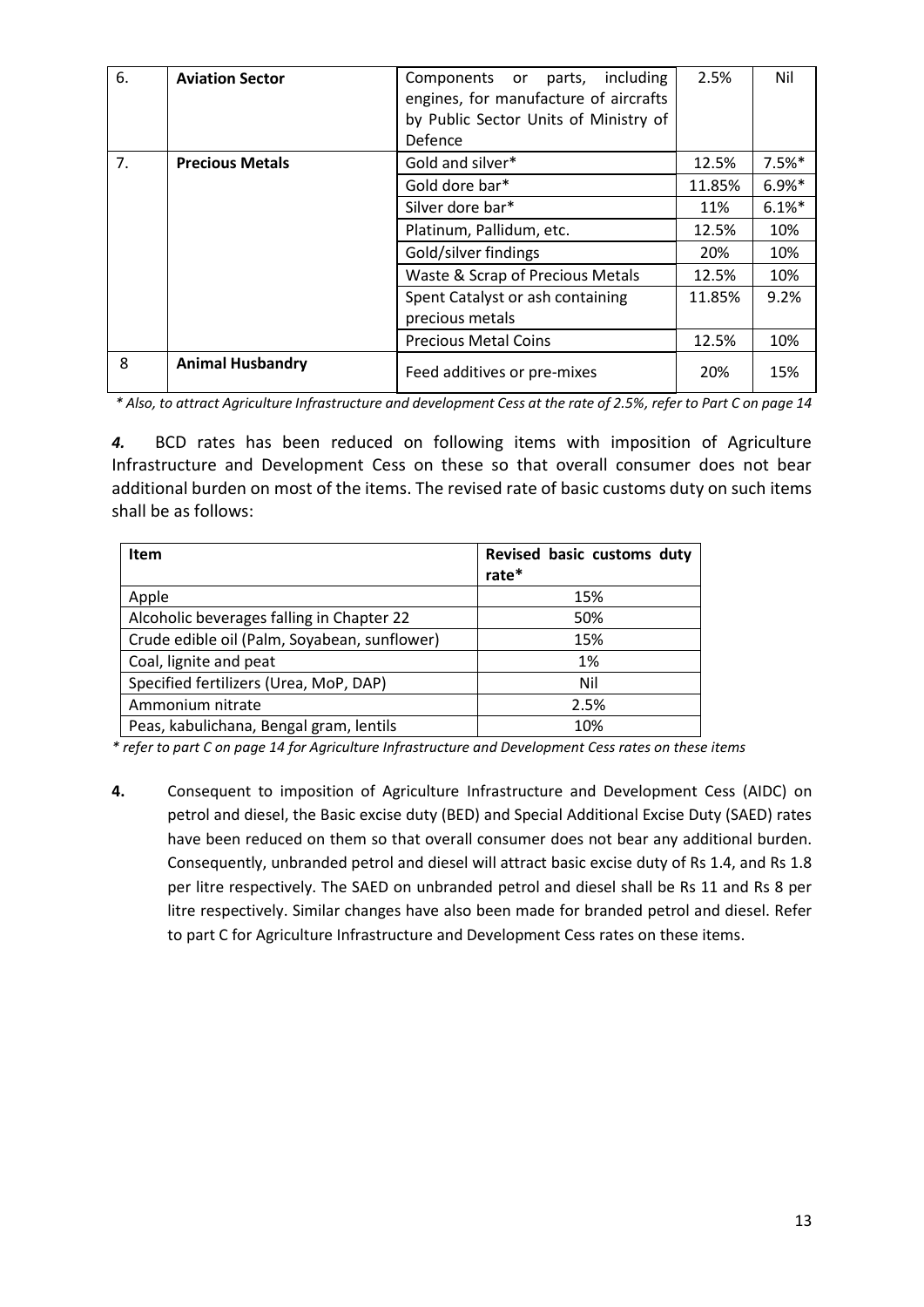#### Part C. Imposition of Agriculture Infrastructure and Development Cess on specified goods [w.e.f. **2.2.2021]**

An Agriculture Infrastructure and Development Cess has been proposed on specified goods, as below:

#### **(A) On customs side**

| <b>Items</b>                                   | <b>Proposed cess</b><br>(Customs) |  |
|------------------------------------------------|-----------------------------------|--|
| Gold, Silver and dore bars                     | 2.5%                              |  |
| Alcoholic beverages (falling under chapter 22) | 100%                              |  |
| Crude palm oil                                 | 17.5%                             |  |
| Crude soyabean and sunflower oil               | 20%                               |  |
| Apples                                         | 35%                               |  |
| Coal, lignite and peat                         | 1.5%                              |  |
| Specified fertilizers (Urea etc)               | 5%                                |  |
| Peas                                           | 40%                               |  |
| Kabuli Chana                                   | 30%                               |  |
| Bengal Gram/Chick peas<br>50%                  |                                   |  |
| Lentil (Mosur)                                 | 20%                               |  |
| Cotton (not carded or combed)                  | 5%                                |  |

#### (B) **On excise side:**

An agriculture Infrastructure and Development Cess (AIDC) of Rs. 2.5 per litre has been imposed on petrol and Rs. 4 per litre on diesel. For other duties and cess, as revised, consequent to imposition of AIDC) on these items refer to part B. Overall there would be no additional burden on the consumer.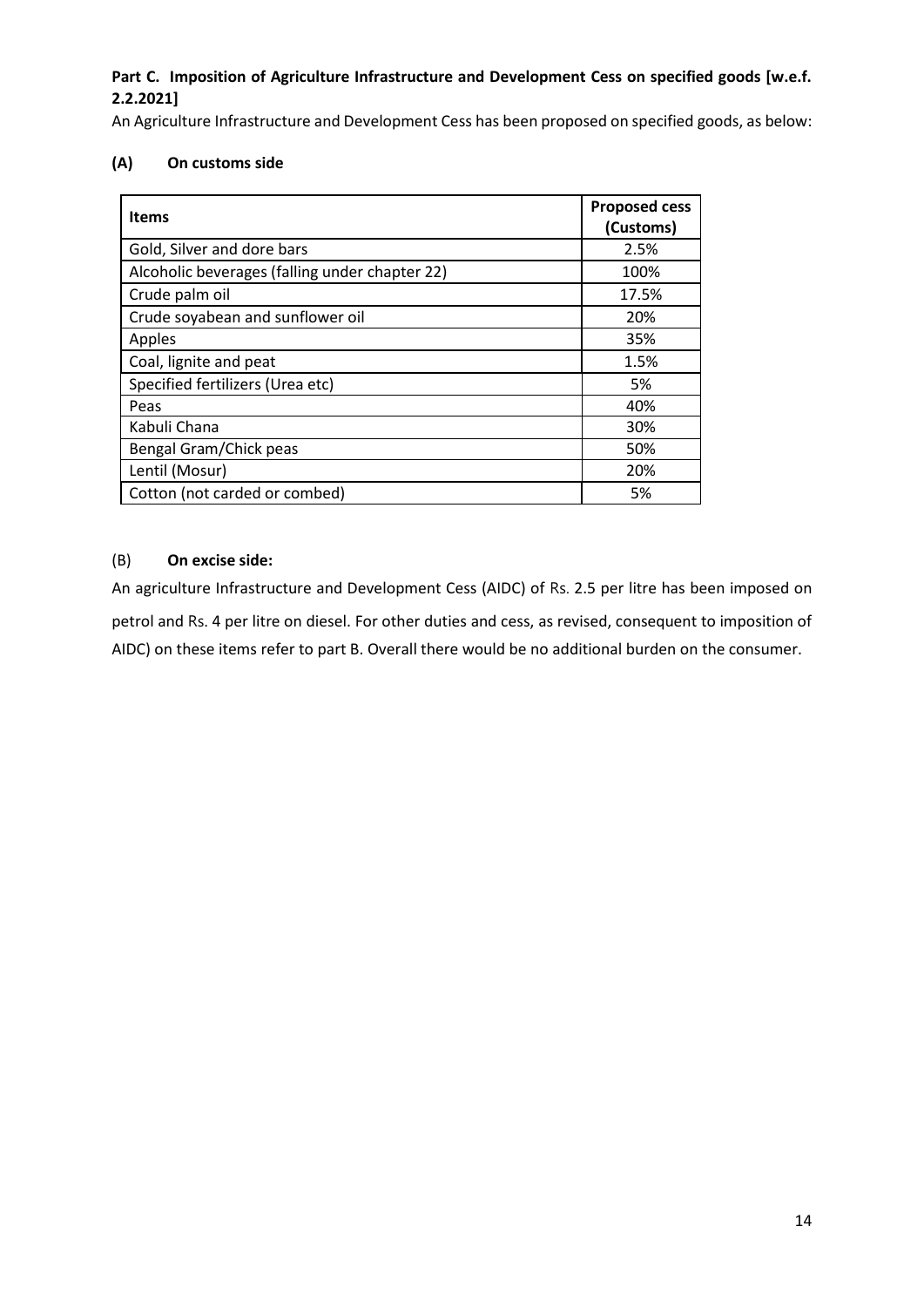#### **Annexure-B**

## **Rationalization of exemptions**

| <b>S. No.</b> | Category of<br>goods                                                                                                                  | <b>Specific items</b>                                                                                                                                                                                                                                                                                                                                       | <b>From</b> | To                 |
|---------------|---------------------------------------------------------------------------------------------------------------------------------------|-------------------------------------------------------------------------------------------------------------------------------------------------------------------------------------------------------------------------------------------------------------------------------------------------------------------------------------------------------------|-------------|--------------------|
| 1.            | <b>Minerals</b>                                                                                                                       | Natural borates and concentrates thereof                                                                                                                                                                                                                                                                                                                    | Nil/5%      | 2.5%               |
| 2.            | <b>Chemicals</b>                                                                                                                      | Methyl Diphenyllsocyanate (MDI) for the<br>manufacture of spandex yarn                                                                                                                                                                                                                                                                                      | Nil         | 7.5%               |
| 3.            | allowed<br>Items<br>to be imported<br>duty free based<br>export<br>on<br>performance in<br>handicrafts,<br>and<br>garments<br>leather | Certain duty-free imports of items like motif,<br>glue, veneer, polish, hooks, rivets, button,<br>Velcro, chaton, badges, beads, sewing thread<br>etc, on the basis of export made in the<br>previous financial year, are allowed to<br>handicraft, garments and leather exporters.<br>An end date of 31.3.2021 is being provided for<br>these concessions. | Nil         | Applicable<br>rate |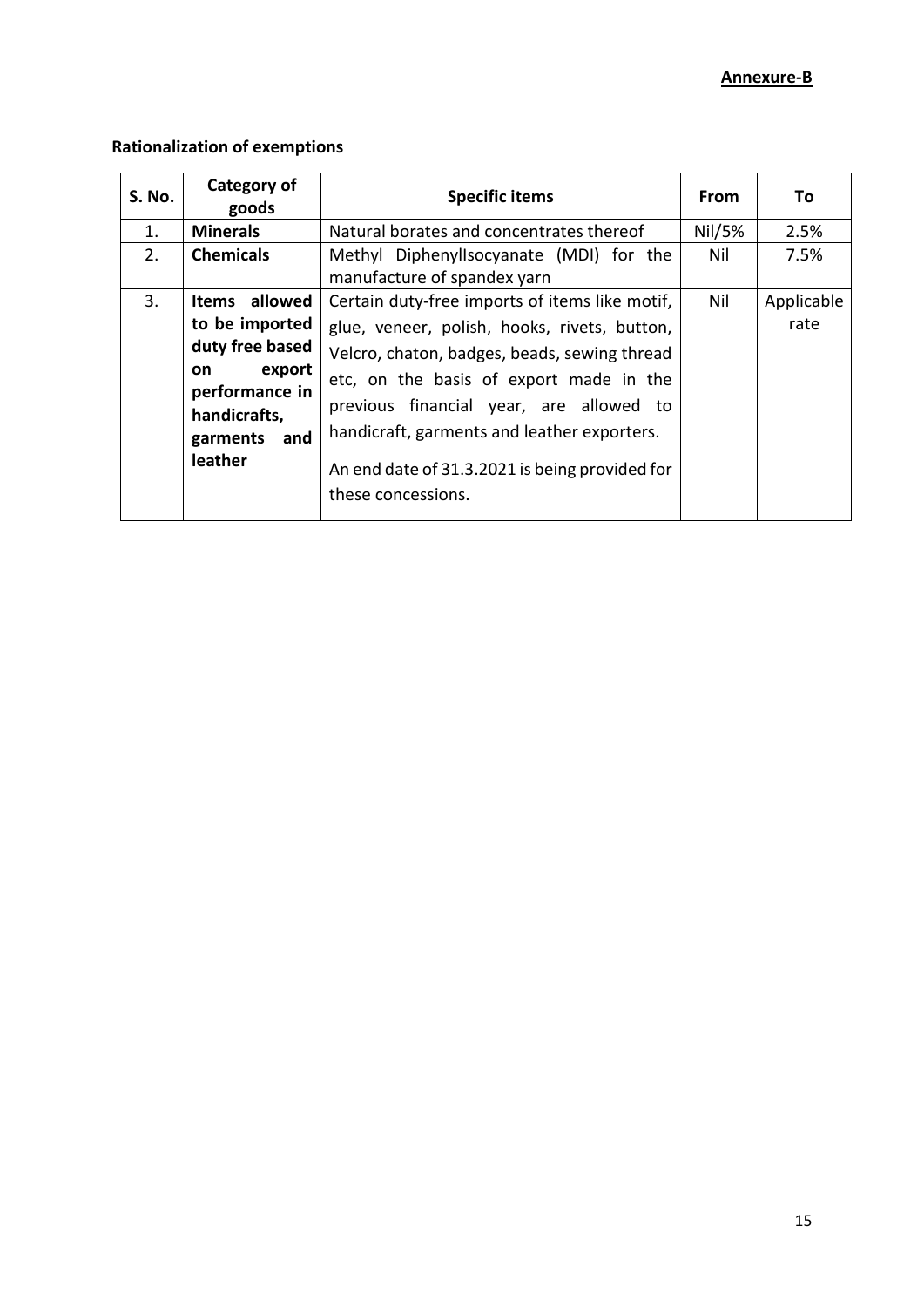#### **Trade Indicators**

1. Revealed Comparative Advantage Index (RCA): RCA for a commodity exported from a country means the importance of this commodity in the export trade of the country in comparison with the importance of the commodity in world exports. Mathematically,

RCAij = (xij/Xit)/( xwj/Xwt)

where xij = country i's exports of commodity j

Xit = country i's total exports

xwj= world exports of commodity j

Xwt= total world exports.

When RCAij > 1, i.e. when j's weight in i's exports (xij/Xit) is more than j's weight in world exports (xwj/Xwt), country i is said to have a revealed comparative advantage in commodity j. There is a revealed comparative disadvantage if RCAij < 1. When RCAij = 1, there is neither comparative advantage nor disadvantage.

By studying the RCA for a commodity exported from a country over time, it can be seen whether the country in question is gaining in comparative advantage regarding a particular commodity. If RCA is falling, the reasons require investigation. (xij/Xit) may have risen less or fallen more than proportionately than (xwj/Xwt).

2. One way of checking the reasons for a fall in RCA for a particular commodity is seeing which markets are responsible for this fall. This can be seen from another, slightly different, indicator called Export Specialization Index (ESI).

ESI = (xij/Xit)/(mkj/Mkt), where

mkj = import of commodity j to market k

Mkt= world imports of commodity k.

(mkj/Mkt) gives the weight of j in market k. So, if RCAij is seen to fall, then it can be found out for which markets ESI has fallen. Special attention may then be given to those markets regarding the commodity in question.

3. Like RCA, the revealed comparative import intensity (RCII) can also be measured.

RCII = (mij/Mit)/( mwj/Mwt)

where mij = country i's imports of commodity j

Mit = country i's total imports

mwj= world imports of commodity j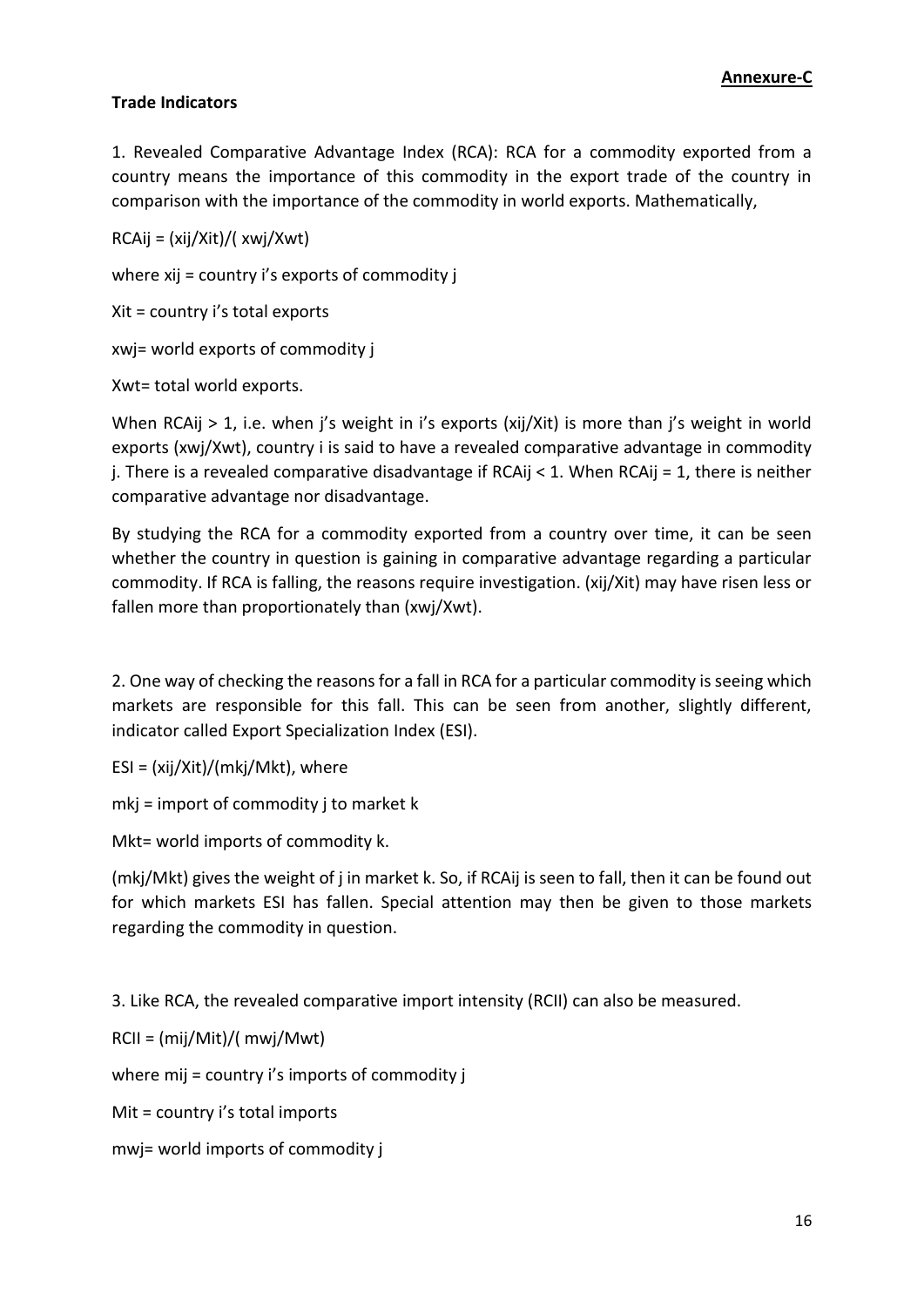Mwt= total world imports.

This gives an idea whether the proportion of imports of any commodity is more than expected, in terms of the share of that commodity in world imports.

4. Bilateral trade between countries is an important area of trade policy in that bilateral trade agreements are signed to increase trade. However, some points require to be examined before entering into these agreements. Firstly, it is necessary to see whether there is trade complementarity between the two countries. That is, whether the exports of one country match with the imports of the other, and vice versa. Naturally, when trade complementarity is high between two countries, it is beneficial to enter into a trade agreement. If a partner country does not import what India generally exports, there is little point in entering into a trade agreement with that country. The Trade Complementarity Index (TCI) is given as follows:

TCI =  $1 - \sum$  (|mik - xij |/2), where

mik= share of commodity i in the imports of market k

xij = share of commodity i in the exports of country j.

It is evident that TCI can have values between 0 and 1. When these shares, are mik and xij are close to each other, (i.e. when trade complementarity increases) TCI is close to 1. As their difference increases, TCI falls.

TCIW = TCI between a country and the World.

RTCI (Relative Trade Complementarity Index) between country k and country j = (TCI between country k and country j) / (TCI between country k and the world)

RTCI gives a measure of the complementarity between two countries as compared to the complementarity between the first country and the world.

5. But another fact may be checked while proceeding to enter into a trade agreement. The trade between the two countries may already be quite high. This can be measured by the Export Intensity Index (EII).

TII = (xij/Xit)/(xwj/Xwt)

where xij = country i's exports to country j

Xit = country i's exports to the world

xwj = world exports to country j

Xwt = total world exports.

This essentially measures the relative importance of country j in country I's export trade, in comparison with country j's importance as world export destination. EII < 1 or >1 implies less than or more than expected bilateral trade, respectively. If EII is already high, there is little